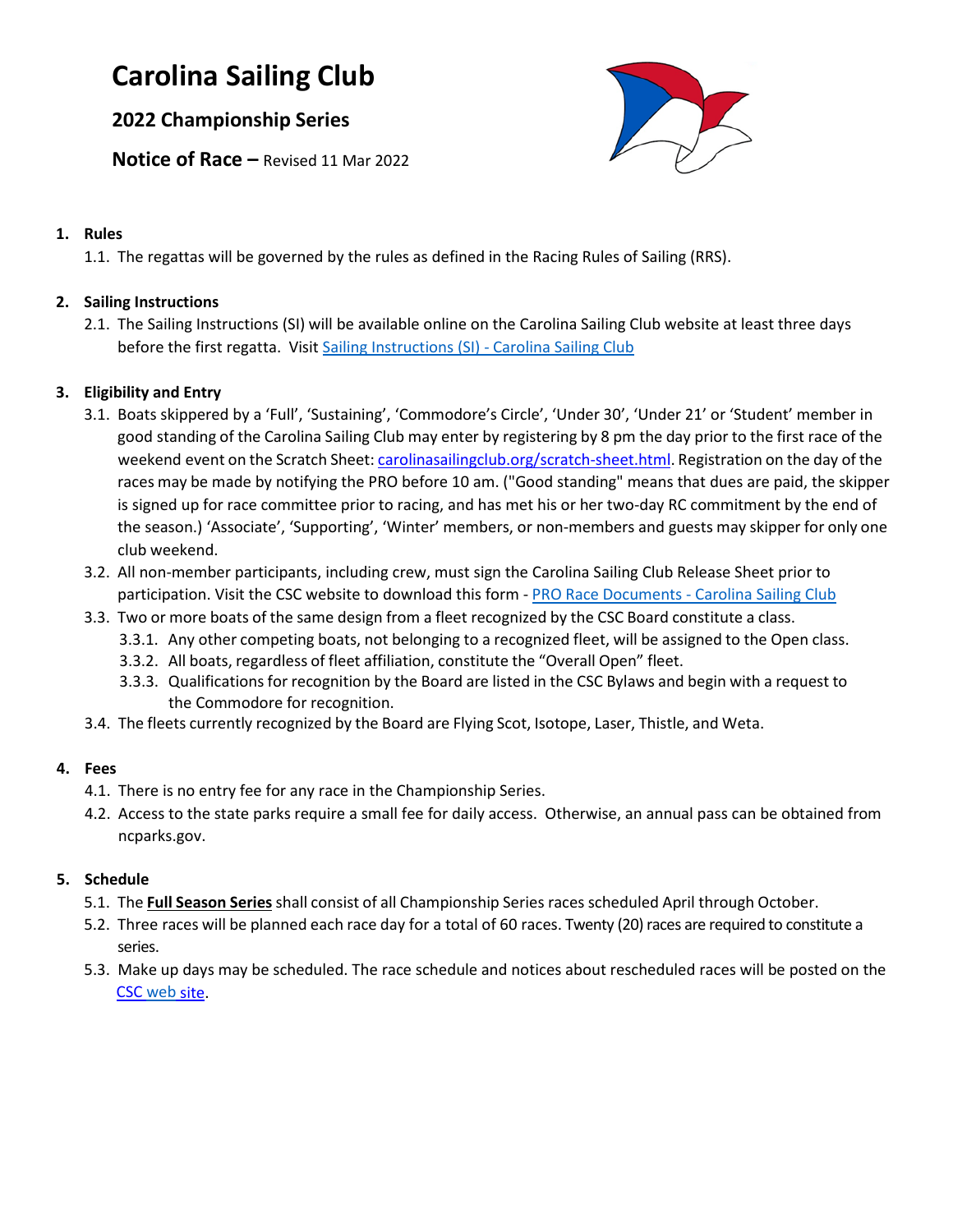5.4. The competitors' meeting and racing will be held for each day of racing:

| <b>JORDAN LAKE - VISTA POINT</b> |              | <b>KERR LAKE - HENDERSON POINT*</b> |              |
|----------------------------------|--------------|-------------------------------------|--------------|
| <b>Competitors' Meeting</b>      | 10:00        | <b>Competitors' Meeting</b>         | 10:00        |
| Warning Race #1                  | 11:00        | Warning Race #1                     | 11:00        |
| Subsequent races                 | back to back | Subsequent races                    | back to back |

\*Note: July/Aug Only. PRO may waive the Competitors' meeting and opt for a 10 am warning signal and provide other additional information which will be communicated via email at least 24 hours in advance.

5.5. On Sunday no races will be started later than 15:30.

#### **6. Venue**

- 6.1. The racing area will be located about 0.5 mile from the launching area.
	- 6.1.1. Kerr Lake: off Henderson Point.
	- 6.1.2. Jordan Lake: off Vista Point.

#### **7. Course**

- 7.1. Boats will race around floating marks (generally windward/leward configuration) as described in the sailing instructions.
- 7.2. Marks of the course will be described in the SI.

#### **8. Scoring**

- 8.1. The Championship Series will be scored using the Cox-Sprague scoring system as modified by these instructions.
	- 8.1.1. A skipper scored DNS, DNF, RET, DSQ, NSC, or OCS shall be scored points for the finishing place one more than the number of boats competing in the race. A boat that did not compete shall not receive a score. This modifies RRSs A4.2 and A9, and Cox-Sprague. A boat that enters the starting area after her warning signal shall be scored as competing in the race.
	- 8.1.2. The Series score for each skipper will be the sum of her points in the Series divided by the maximum possible number of points she could have earned in races that she raced.
	- 8.1.3. A skipper qualifies for series trophies by participating in at least 45% of the races completed by their class.
	- 8.1.4. For every 6 Championship Races in which a skipper participated, one race will be excluded.
	- 8.1.5. Isotope, Lasers, and Open classes will have their elapsed times corrected according to the Portsmouth Yardstick with wind-dependent modifications and/or crew complement adjustments.
- 8.2. Two or more boats in a class constitute a race. This modifies RRS 90.3(a). If only one boat is present in a class, that skipper will sail and be scored in the Open class for that race and will receive participation in its class.
- 8.2.1. If just one skipper races in the Open class, they shall receive participation for that race, but no score. 8.3. Overall Series Champion
	- 8.3.1. In addition to class racing and scoring, all boats will be scored together as an Overall Series Champion.
	- 8.3.2. All boats will have their elapsed times recorded and then corrected according to the Portsmouth Yardstick with wind-dependent modifications and crew complement corrections.
	- 8.3.3. Classes with different starting times will be scored together for the purpose of the Overall trophy.
	- 8.3.4. If classes sail different courses in a race, that race will not be used for the Overall trophy.
	- 8.3.5. Scores will be compiled such that a skipper sailing different boats in different races has one set of results for the Overall trophy.